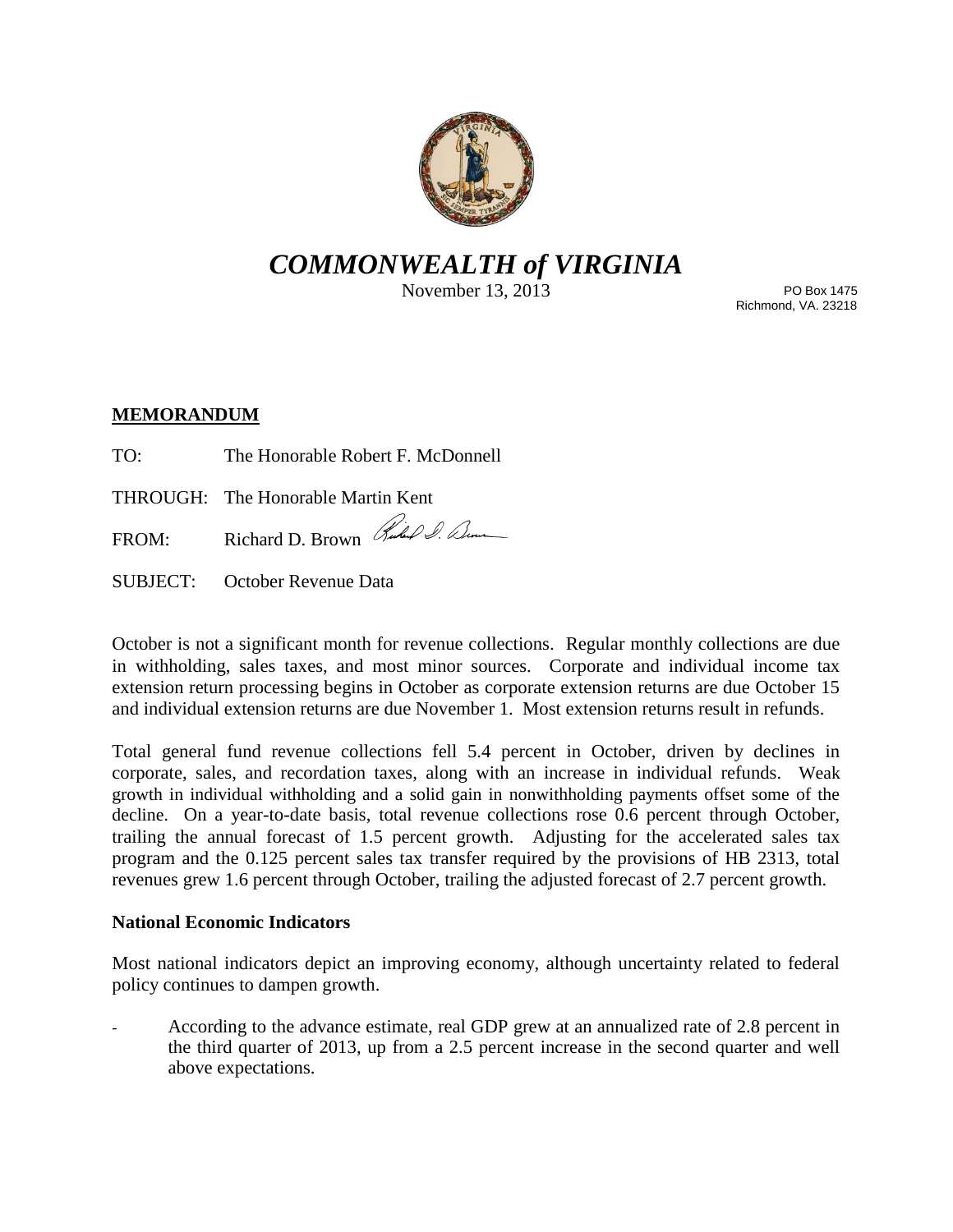- Labor market conditions significantly improved in October, with broad-based gains. Payroll employment increased by 204,000 jobs in October, far above consensus expectations. In addition, September and August payrolls were revised upward by 60,000 jobs. In a separate report, the unemployment rate increased slightly from 7.2 to 7.3 percent.
- Initial claims for unemployment fell by 9,000 to 336,000 during the week ending November 2, the fourth consecutive weekly decline. The four-week moving average fell by 9,250 to 348,250.
- The Conference Board's index of leading indicators rose 0.7 percent in September, its fifth gain in six months. The behavior of the leading indicator is consistent with modest but steady gains in economic growth.
- The Conference Board's index of consumer confidence fell 9.0 points to 71.2 in October, its lowest reading since April. Although both components declined, the expectations component drove the decline as the partial government shutdown increased the uncertainty concerning future policy.
- Activity in the manufacturing sector further improved in October, with the Institute of Supply Management index rising from 56.2 to 56.4, its fifth consecutive increase.
- Inflation remains contained. The CPI rose 0.2 percent in September, and stands 1.2 percent above September 2012. Core inflation (excluding food and energy prices) rose 0.1 percent in September, and has increased 1.7 percent from September of last year.
- The Federal Reserve announced at its October meeting that it will keep the federal funds target rate at 0.0 to 0.25 percent, and continued its quantitative easing program.

### **Virginia Economy**

The federal government shutdown has delayed the release of September employment data. According to the Virginia Employment Commission, statewide employment and unemployment data for both September and October will be released on November 22<sup>nd</sup>.

### **October Revenue Collections**

Total general fund revenue collections fell 5.4 percent in October, driven by declines in corporate, sales, and recordation taxes, along with an increase in individual refunds. Weak growth in individual withholding and a solid gain in nonwithholding payments offset some of the decline. On a year-to-date basis, total revenue collections rose 0.6 percent through October, trailing the annual forecast of 1.5 percent growth.

*Net Individual Income Tax (69% of general fund revenues)*: Through October, collections of net individual income tax rose 2.7 percent from the same period last year, close to the annual estimate of 2.5 percent growth. Performance in each component of individual income tax is as follows: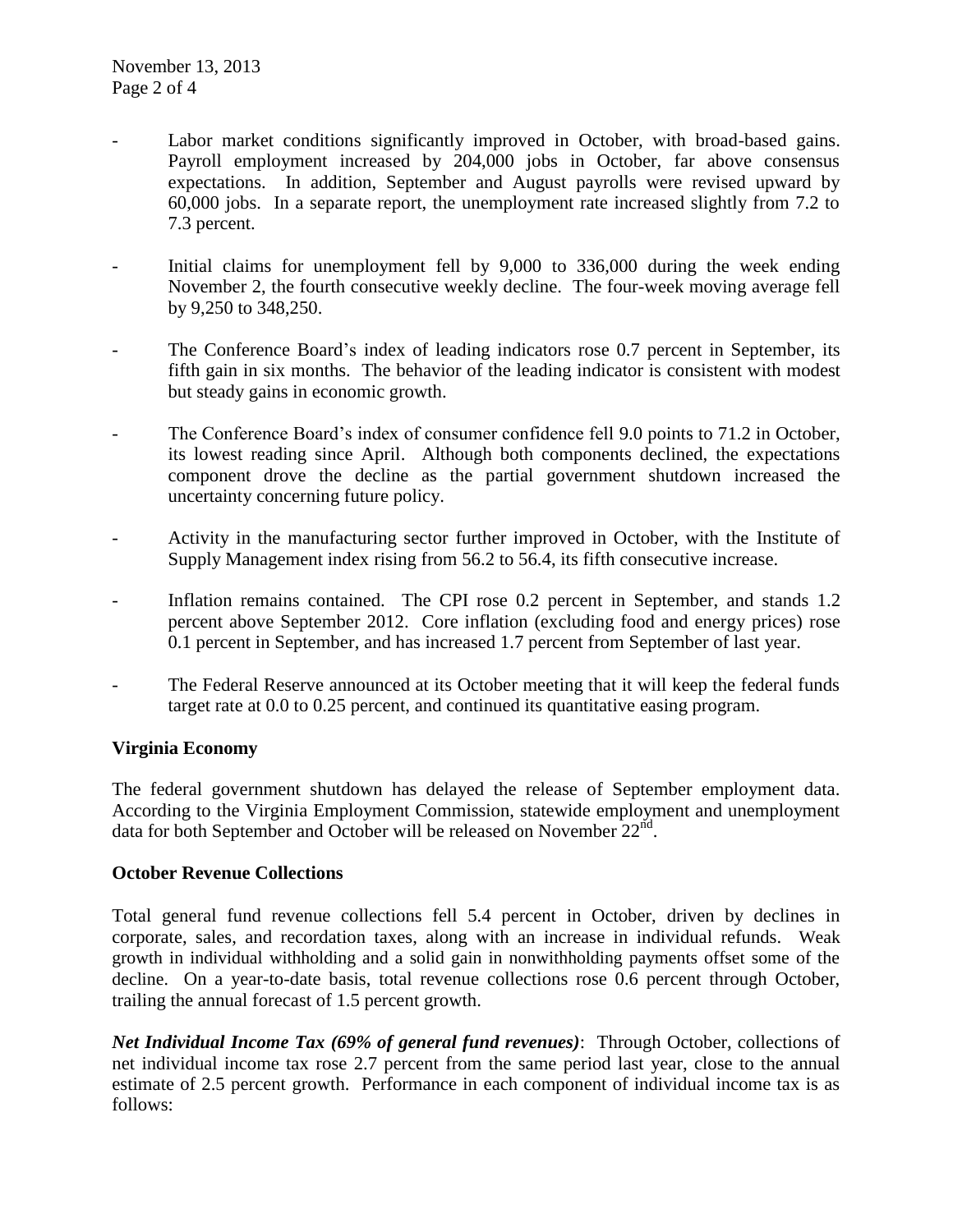*Individual Income Tax Withholding (64% of general fund revenues)*: Collections of payroll withholding taxes rose only 0.5 percent in October, with some of the weakness probably attributable to the federal government shutdown. Although federal employees were paid, the impact on federal contractors may have dampened growth in this source. Year-to-date, withholding collections rose 3.6 percent compared with the same period last year, behind the projected annual growth rate of 5.4 percent.

*Individual Income Tax Nonwithholding (16% of general fund revenues)*: October is usually not a significant month for collections in nonwithholding. Collections were \$111.7 million in October compared with \$90.1 million in October of last year. Year-todate collections were \$484.5 million compared with \$452.5 million in the same period last year, rising by 7.1 percent and ahead of the annual estimate of a 5.9 percent decline.

*Individual Income Tax Refunds*: October saw a significant increase in the number of taxpayers filing their extension returns normally due November  $1<sup>st</sup>$ . TAX processed 33.3 percent more refund returns in October with the average refund size up 24 percent. Through October, TAX issued \$205.0 million in refunds compared with \$152.2 million during the same period last year. Year-to-date, refunds have risen 34.7 percent, ahead of the annual estimate of 6.3 percent growth.

*Sales Tax (19% of general fund revenues)*: Collections of sales and use taxes, reflecting September sales, fell 1.7 percent in October. On a year-to-date basis, collections have fallen 3.7 percent through October, trailing the annual estimate of a 1.0 percent decline. Adjusting for the partial repeal of the accelerated sales tax program and the 0.125 percent sales tax transfer as set forth in HB 2313, sales tax collections increased 3.5 percent and have risen by 1.5 percent yearto-date, lagging the economic-base forecast of 5.2 percent growth.

*Corporate Income Tax (5% of general fund revenues)*: October collections in this source include estimated payments from corporations with a February through January fiscal year, including many retailers. Collections of corporate income taxes were negative \$17.2 million in October, compared with receipts of \$42.8 million in October of last year as a large number of corporate extension returns due October 15 were processed. This October, TAX issued \$48 million in refunds, compared with only \$15 million last year. November and December are also typically significant refunding months in this source. Year-to-date collections in this source have fallen 12.9 percent from the same period last year, lagging the annual estimate of 5.4 percent growth.

*Wills, Suits, Deeds, Contracts (2% of general fund revenues)*: Collections of wills, suits, deeds, and contracts – mainly recordation tax collections – were \$26.4 million in October, compared with \$29.3 million in October of last year, a 9.9 percent decline. This was the third consecutive monthly decline in this source. On a year-to-date basis, collections are down 0.3 percent, ahead of the annual forecast of a 10.9 percent decline.